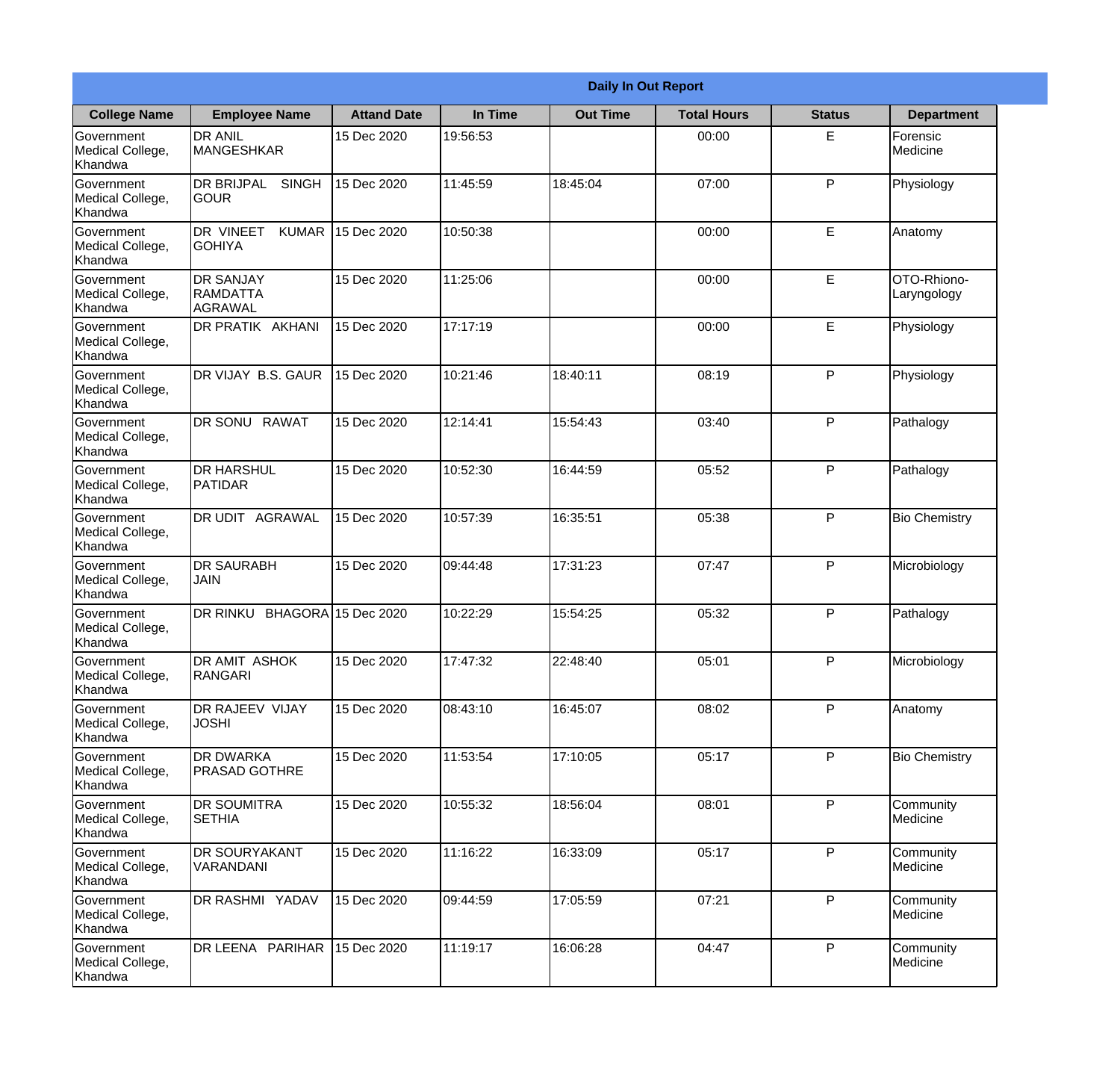| <b>Designation</b>                  | Category             |
|-------------------------------------|----------------------|
| Assistant Professor   Para Clinical |                      |
| Demonstrator/Tutor   Non Clinical   |                      |
| Professor                           | Non Clinical         |
| Professor                           | Clinical             |
| <b>Assistant Professor</b>          | <b>Non Clinical</b>  |
| Associate Professor Non Clinical    |                      |
| Demonstrator/Tutor   Para Clinical  |                      |
| Assistant Professor   Para Clinical |                      |
| Associate Professor Non Clinical    |                      |
| Associate Professor   Para Clinical |                      |
| Assistant Professor                 | Para Clinical        |
| Professor                           | Para Clinical        |
| Assistant Professor Non Clinical    |                      |
| Demonstrator/Tutor   Non Clinical   |                      |
| <b>Assistant Professor</b>          | Para Clinical        |
| Demonstrator/Tutor                  | Para Clinical        |
| <b>Assistant Professor</b>          | Para Clinical        |
| <b>Assistant Professor</b>          | <b>Para Clinical</b> |

**Daily In Out Report**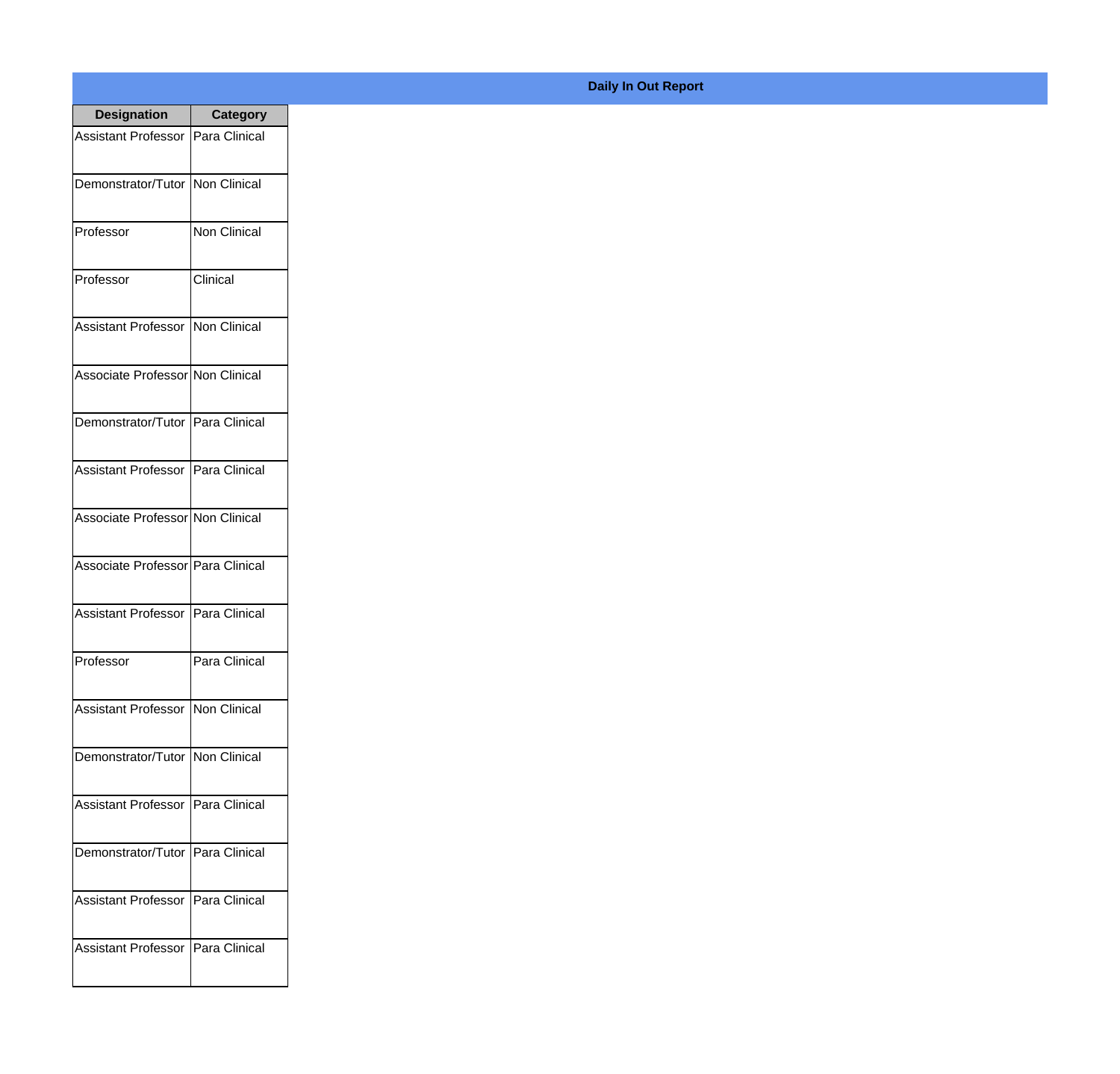|                                                  |                                                 |             |          |          | <b>Daily In Out Report</b> |              |                         |
|--------------------------------------------------|-------------------------------------------------|-------------|----------|----------|----------------------------|--------------|-------------------------|
| Government<br>Medical College,<br>Khandwa        | <b>IMR PIYUSH KUMAR</b><br><b>MISHRA</b>        | 15 Dec 2020 | 11:05:07 | 18:25:04 | 07:20                      | P            | Community<br>Medicine   |
| Government<br>Medical College,<br>Khandwa        | DR PRAMILA VERMA 15 Dec 2020                    |             | 11:31:55 |          | 00:00                      | E            | Paediatrics             |
| <b>Government</b><br>Medical College,<br>Khandwa | <b>DR GARIMA</b><br>AGRAWAL<br>VARSHNEY         | 15 Dec 2020 | 10:10:31 |          | 00:00                      | E            | Paediatrics             |
| <b>Government</b><br>Medical College,<br>Khandwa | DR SIDDHARTH<br><b>BANODE</b>                   | 15 Dec 2020 | 09:31:27 | 16:40:01 | 07:09                      | $\mathsf{P}$ | Pharmacology            |
| Government<br>Medical College,<br>Khandwa        | <b>DR CHANDNI</b><br>KAROLE                     | 15 Dec 2020 | 09:38:02 |          | 00:00                      | E            | Ophthalmology           |
| Government<br>Medical College,<br><b>Khandwa</b> | <b>DR SAPNA</b><br><b>MAHESHRAM</b>             | 15 Dec 2020 | 11:00:08 | 17:48:59 | 06:48                      | $\mathsf{P}$ | Community<br>Medicine   |
| Government<br>Medical College,<br>Khandwa        | <b>DR RAJENDRA</b><br><b>SINGH MANDLOI</b>      | 15 Dec 2020 | 11:04:24 | 17:09:46 | 06:05                      | $\mathsf{P}$ | <b>Bio Chemistry</b>    |
| <b>Government</b><br>Medical College,<br>Khandwa | <b>DR SEEMA</b><br><b>SUDHAKARRAO</b><br>SUTAY  | 15 Dec 2020 | 10:38:37 | 16:30:03 | 05:52                      | $\mathsf{P}$ | Forensic<br>Medicine    |
| Government<br>Medical College,<br>Khandwa        | DR AJAY<br>NARWARIYA                            | 15 Dec 2020 | 10:35:15 | 18:11:44 | 07:36                      | P            | Microbiology            |
| Government<br>Medical College,<br>Khandwa        | DR RAKESH SINGH<br><b>HAZARI</b>                | 15 Dec 2020 | 12:26:51 |          | 00:00                      | E            | Pathalogy               |
| <b>Government</b><br>Medical College,<br>Khandwa | <b>DR NISHA</b><br><b>KAITHWAS</b>              | 15 Dec 2020 | 10:30:56 | 13:30:53 | 03:00                      | P            | Psychiatry              |
| Government<br>Medical College,<br>Khandwa        | DR ANANT<br><b>TUKARAM PAWAR</b>                | 15 Dec 2020 | 12:10:59 | 17:53:52 | 05:43                      | P            | Community<br>Medicine   |
| Government<br>Medical College,<br>Khandwa        | <b>DR PANKAJ</b><br><b>KUMAR</b><br><b>JAIN</b> | 15 Dec 2020 | 13:46:32 |          | 00:00                      | E            | <b>General Medicine</b> |
| <b>Government</b><br>Medical College,<br>Khandwa | <b>DR SITARAM</b><br><b>SOLANKI</b>             | 15 Dec 2020 | 09:17:12 | 16:52:25 | 07:35                      | P            | Forensic<br>Medicine    |
| Government<br>Medical College,<br>Khandwa        | DR RANJEET<br><b>BADOLE</b>                     | 15 Dec 2020 | 10:00:08 |          | 00:00                      | E            | <b>General Medicine</b> |
| Government<br>Medical College,<br>Khandwa        | DR ARUN KUMAR<br>PARGI                          | 15 Dec 2020 | 09:48:36 |          | 00:00                      | E            | <b>General Surgery</b>  |
| Government<br>Medical College,<br>Khandwa        | DR NITESHKUMAR<br>KISHORILAL<br><b>RATHORE</b>  | 15 Dec 2020 | 09:57:16 | 16:47:31 | 06:50                      | P            | Pharmacology            |
| Government<br>Medical College,<br>Khandwa        | DR PRIYESH<br><b>MARSKOLE</b>                   | 15 Dec 2020 | 10:22:00 | 18:52:50 | 08:30                      | P            | Community<br>Medicine   |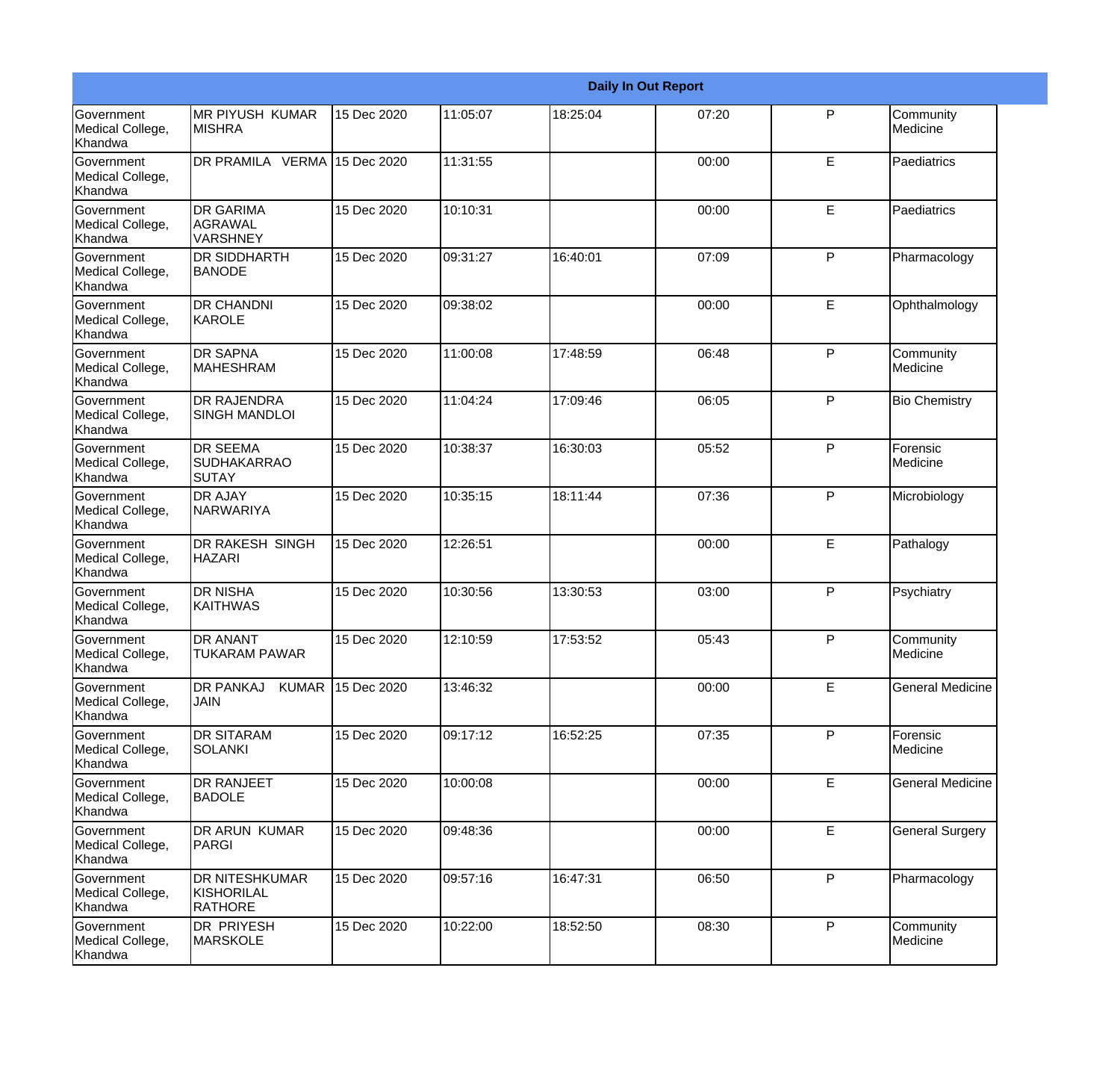| Statistician                       | Para Clinical |
|------------------------------------|---------------|
| Professor                          | Clinical      |
|                                    |               |
| Associate Professor Clinical       |               |
| Associate Professor Para Clinical  |               |
|                                    |               |
| Assistant Professor Clinical       |               |
| Associate Professor Para Clinical  |               |
| Demonstrator/Tutor Non Clinical    |               |
| Professor                          | Para Clinical |
|                                    |               |
| Demonstrator/Tutor Para Clinical   |               |
| Professor                          | Para Clinical |
| Assistant Professor Clinical       |               |
|                                    |               |
| Professor                          | Para Clinical |
| Assistant Professor Clinical       |               |
| Demonstrator/Tutor Para Clinical   |               |
|                                    |               |
| Assistant Professor Clinical       |               |
| Assistant Professor Clinical       |               |
| Demonstrator/Tutor   Para Clinical |               |
|                                    |               |
| Associate Professor Para Clinical  |               |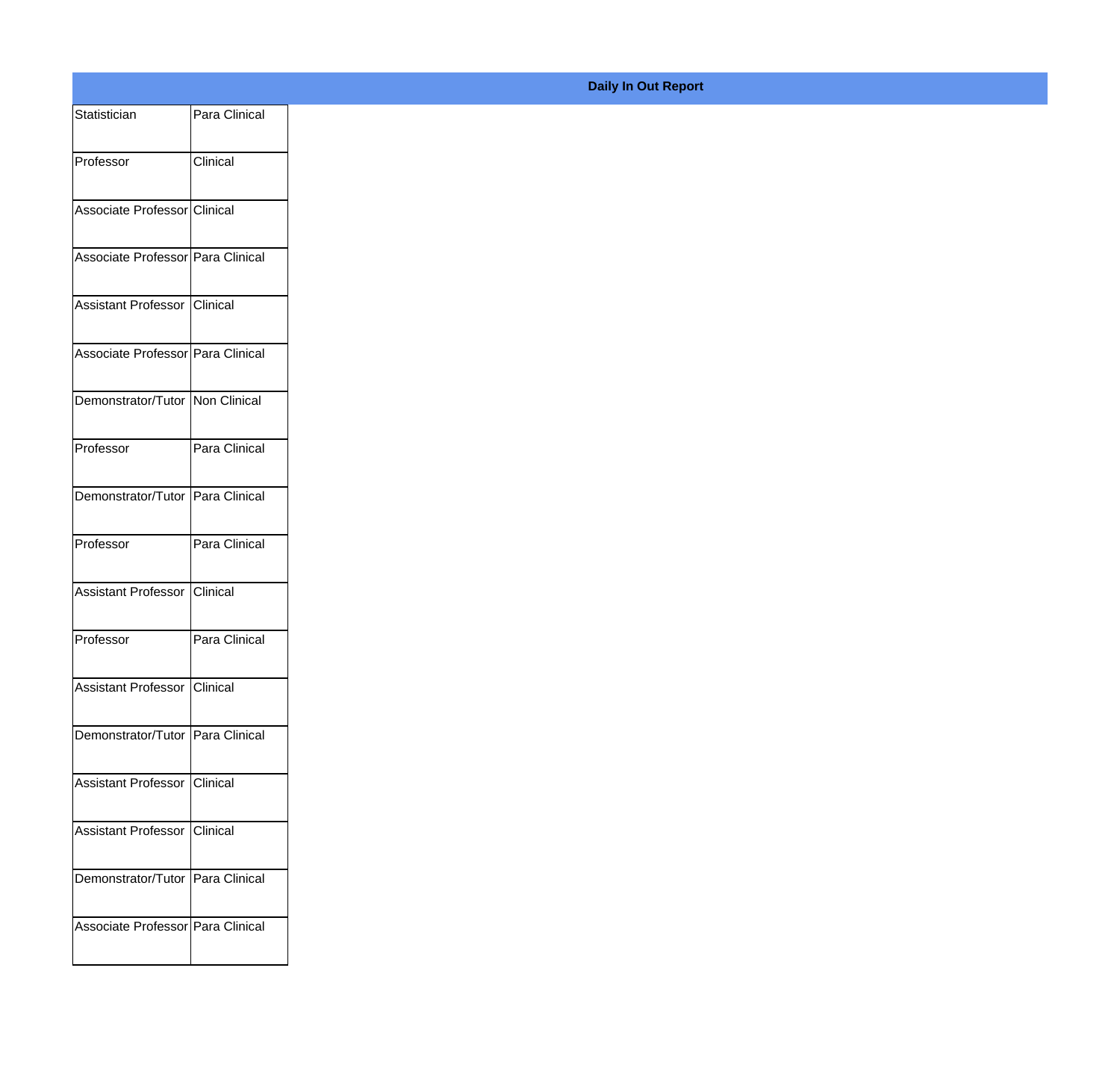|                                                         |                                                   |             |          |          | <b>Daily In Out Report</b> |   |                            |
|---------------------------------------------------------|---------------------------------------------------|-------------|----------|----------|----------------------------|---|----------------------------|
| Government<br>Medical College,<br>Khandwa               | DR VIJAY NAYAK                                    | 15 Dec 2020 | 10:52:51 |          | 00:00                      | E | Anatomy                    |
| <b>Government</b><br>Medical College,<br>Khandwa        | <b>IDR SUNIL BAJOLIYA</b>                         | 15 Dec 2020 | 17:53:59 |          | 00:00                      | E | OTO-Rhiono-<br>Laryngology |
| <b>Government</b><br>Medical College,<br>Khandwa        | <b>IDR NANDINI DIXIT</b>                          | 15 Dec 2020 | 10:15:19 |          | 00:00                      | E | Paediatrics                |
| <b>Government</b><br>Medical College,<br><b>Khandwa</b> | <b>DR SATISH</b><br>ICHANDEL                      | 15 Dec 2020 | 09:03:26 |          | 00:00                      | E | Pharmacology               |
| <b>Government</b><br>Medical College,<br><b>Khandwa</b> | IDR JITENDRA<br>AHIRWAR                           | 15 Dec 2020 | 10:51:35 | 17:09:55 | 06:18                      | P | Pathalogy                  |
| Government<br>Medical College,<br>Khandwa               | <b>DR MUKTESHWARI</b><br><b>GUPTA</b>             | 15 Dec 2020 | 12:03:25 | 16:08:57 | 04:05                      | P | Pharmacology               |
| Government<br>Medical College,<br>Khandwa               | <b>DR PURTI AGARWAL</b><br><b>SAINI</b>           | 15 Dec 2020 | 10:39:57 | 16:56:44 | 06:17                      | P | Pathalogy                  |
| <b>Government</b><br>Medical College,<br>Khandwa        | DR YASHPAL RAY                                    | 15 Dec 2020 | 11:46:49 |          | 00:00                      | E | Anatomy                    |
| Government<br>Medical College,<br>Khandwa               | <b>DR DEEPIKA</b><br>PANWAR                       | 15 Dec 2020 | 11:15:38 | 16:40:10 | 05:25                      | P | <b>Bio Chemistry</b>       |
| Government<br>Medical College,<br>Khandwa               | <b>DR VISHAL</b><br><b>KUMAR</b><br><b>THAKRE</b> | 15 Dec 2020 | 09:48:45 | 17:18:00 | 07:30                      | P | Physiology                 |
| Government<br>Medical College,<br>Khandwa               | MOHIT GARG                                        | 15 Dec 2020 | 10:25:04 |          | 00:00                      | E | <b>General Medicine</b>    |
| Government<br>Medical College,<br>Khandwa               | RENU WAGHMARE                                     | 15 Dec 2020 | 11:50:32 | 17:20:17 | 05:30                      | P | Community<br>Medicine      |